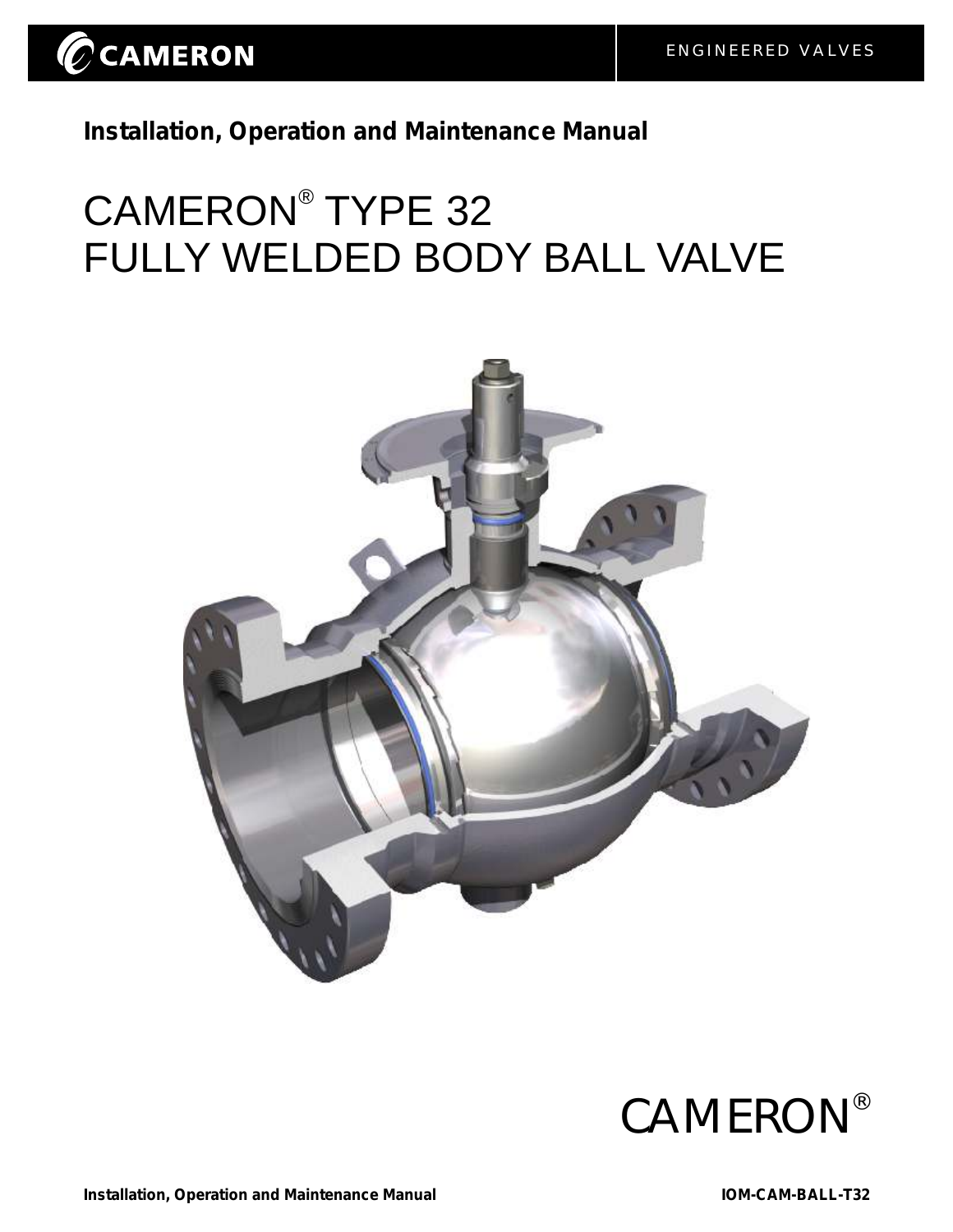# CCAMERON

## **TABLE OF CONTENTS**

| <b>CAMERON TYPE 32</b><br><b>FULLY WELDED BODY BALL VALVE</b> |  |
|---------------------------------------------------------------|--|
|                                                               |  |
|                                                               |  |
|                                                               |  |
|                                                               |  |
|                                                               |  |
|                                                               |  |
|                                                               |  |
|                                                               |  |
|                                                               |  |
|                                                               |  |
|                                                               |  |

© Cameron's Valves & Measurement Group IOM-CAM-BALL-T32 Rev. 0 06/09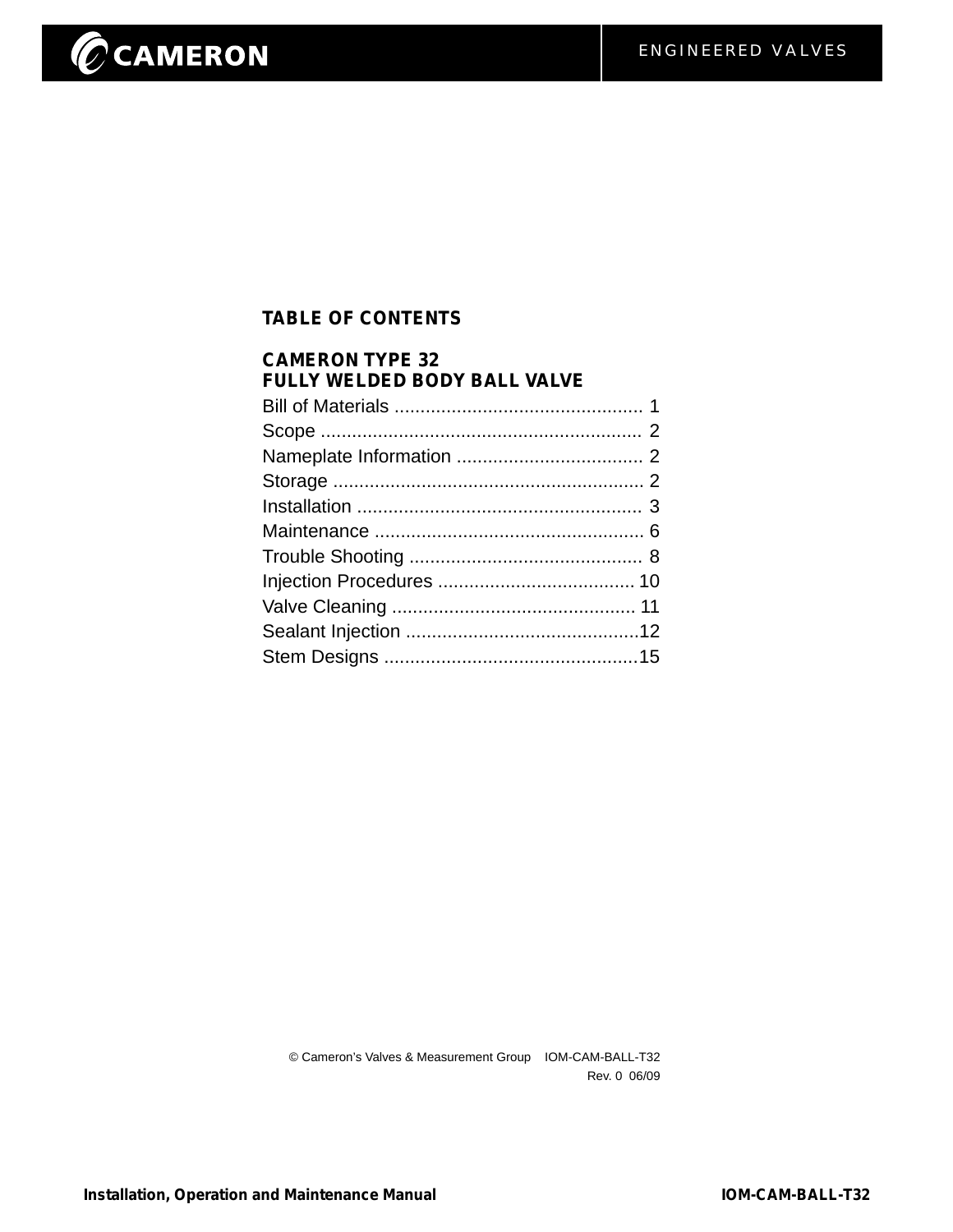## **Bill of Materials**



Figure 1 - Cameron Fully Welded Body Ball Valve components.

| <b>ITEM</b>    | <b>DESCRIPTION</b>    |
|----------------|-----------------------|
| 1              | <b>Keyed Shaft</b>    |
| 2              | Upper Stem Seal*      |
| 3              | Upper Body            |
| 4              | Lower Stem Seal       |
| 5              | <b>Stem Bearing</b>   |
| 6              | Ball                  |
| $\overline{7}$ | Seat Ring             |
| 8              | Seat to Body Seal     |
| 9              | <b>End Connection</b> |
| 10             | Lower Body            |

\*Details of stem are on pages 15 and 16.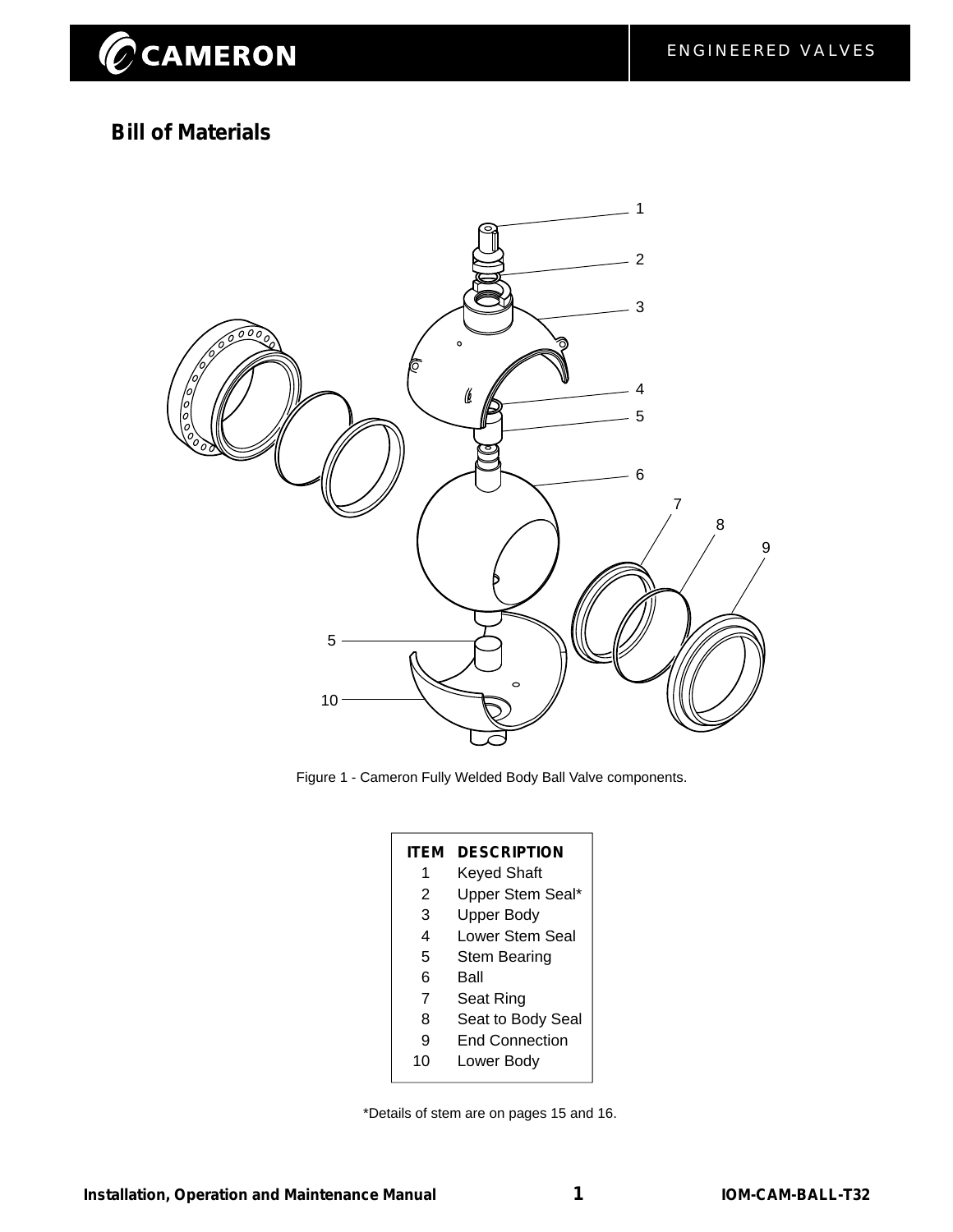# $\oslash$ CAMERON

## **Scope**

One of the most trusted valves in the petroleum industry, the CAMERON T32 Fully Welded Body Ball Valves combines the strength of forged components with a lightweight and compact spherical design. CAMERON T32 Fully Welded Body Ball Valves satisfy ASME 150 through 900 (PN 20 through PN 150) standards. Made of forged steel to assure uniform fine grain structure and toughness, they may be specified in sizes from 8" to 48" (DN 200 to DN 1200). Engineered for heavy-duty service and minimal maintenance, the CAMERON T32 Fully Welded Body Ball Valve is commonly selected for a number of applications. The distinctive design of the CAMERON T32 Fully Welded Body Ball Valve gives

it maximum strength and minimum weight as well as maximum resistance both to pipeline pressure and stresses. The compact, spherical design also eliminates body flanges, thus reducing overall size and leak paths.

**WARNING: CAMERON T32 Fully Welded Body Ball Valves have bi-directional sealing seats which can trap full working pressure between the seats. API 6D 23rd Edition Clause 7.8 requires valves which permit pressure to be trapped in the body cavity to be fitted with a pressure relief device when used in liquid service.**

## **Nameplate Information**

#### **ITEM STAMP**

1 Nominal Valve Size x Actual Bore Size.

 $\overline{\phantom{a}}$ 

3

4

6

- 2 Maximum Temperature
- 3 Minimum Temperature
- 4 Body Material Symbol
- 5 Seat Insert Material Symbol
- 6 Assembly Part Number
- 7 Valve Length
- 8 API Class Designation
- 9 Maximum Working Pressure
- 10 Maximum Operating Pressure
- 11 Seat Material Symbol/Seat to Body Seal Material Symbol
- 12 Ball Material Symbol
- 13 Valve Assembly Serial Number
- 14 Month and Year of Manufacture



Figure 2 - Typical Valve Nameplate.

## **Storage**

The valves are conditioned for a storage period of approximately six months. The following care should be taken when storing valves.

- 1. Make sure the valve end connection covers remain in place during storage.
- 2. If the valve does not have an operator already installed and the valve will be stored outside, the open stem extension or the stem adapter should be covered to avoid water buildup.
- 3. If long-term storage is required, the valve should be conditioned using a corrosion inhibitor and end connection covers. Follow the guidelines found in CAMERON Engineering Bulletin 476B for long term storage.

Obtain a copy from your Cameron Valves & Measurement group representative.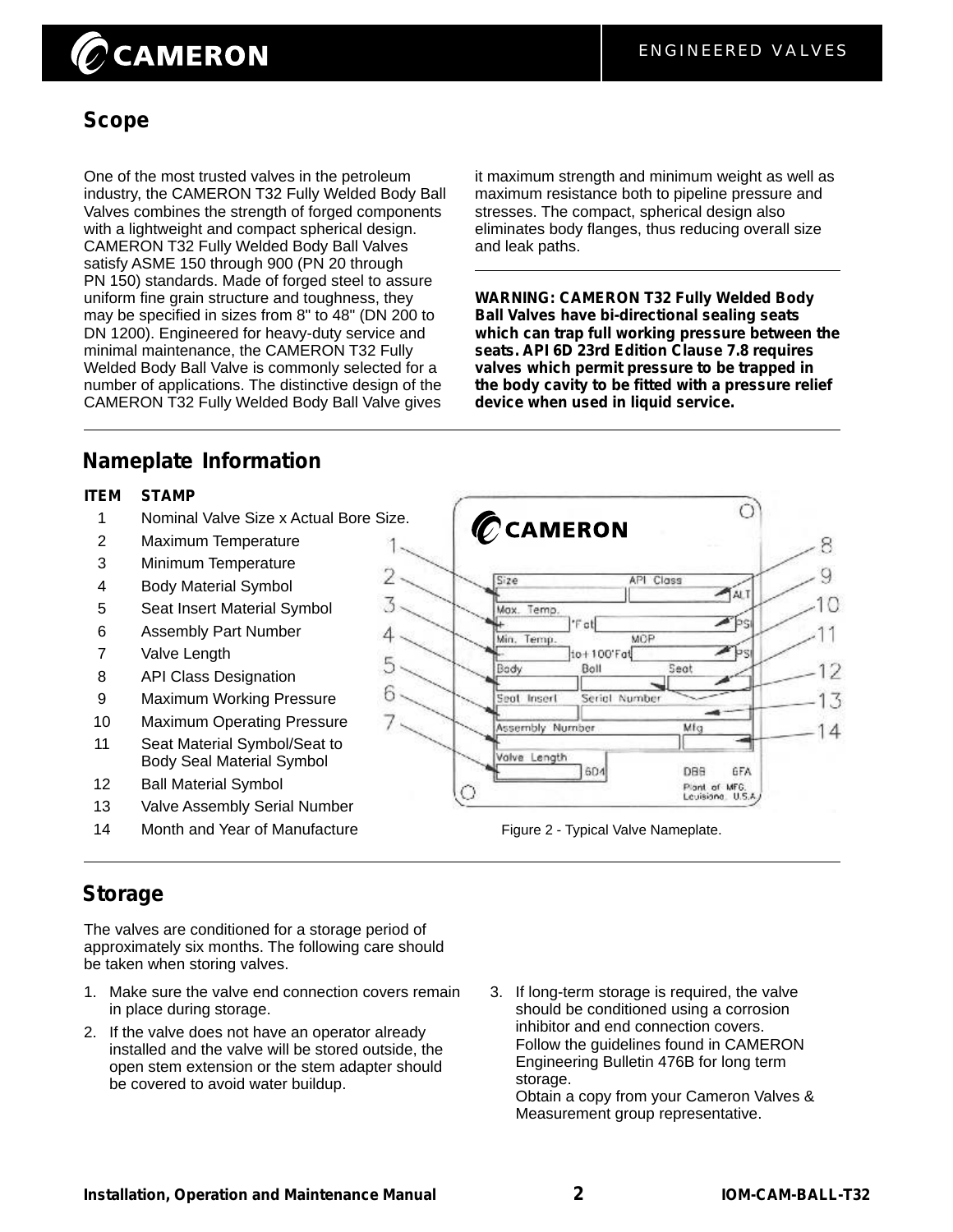## **CAMERON**

## **Installation**

#### **Handling of Valves**

1. The valve should be lifted in such a way that the body supports the load.

**CAUTION: The journal and the end connection necks are suitable places to attach lifting slings. Never use handwheels or other protruding parts of the gearbox or actuator not designated for this purpose.**

- 2. If the valve is equipped with lifting lugs, these should be used for handling.
- 3. The end protector covers should be kept in place on the end connections during all handling. Remove only during final installation of the valve.

**CAUTION: During handling, protect the end connection faces and fittings against damage from the lifting devices. Failure to cover faces and fittings could cause damage to the valve.**

#### **Position of Valve**

The ball valve may be installed in any position. Either end of the valve may be installed as the upstream end.

#### **Protection of Ball**

**CAUTION: The ball should be fully open during the installation of the valve. Failure to keep the ball fully open during installation could cause damage to the valve.**

If the ball must remain in the closed position during installation of the valve, coat the exposed surfaces of the ball with grease. This will protect the plug from damage due to weld splatter.

**CAUTION: Do not leave the valve in the partially open position for an extended period of time.**



Figure 3 - Correct valve lifting using End Connection Necks.



Figure 4 - Correct lifting using the valve Lifting Lugs.

**CAUTION: A weld end valve without pup pipes should never be installed in the closed position.**

#### **Welding Instructions**

When preheating, welding or stress relieving, body temperatures must not exceed 400°F (200°C) at any point beyond 3" (75 mm) from the weld. Use tempil sticks to check temperatures. Before CAMERON T32 Fully Welded Body Ball Valves are welded into final position in the pipeline, cover the valve seal areas (ball-to-seat area and seat-to-end connection area) with 1" wide masking tape from the 3 o'clock to the 9 o'clock position. This will help prevent any foreign material from becoming lodged in these areas. The piping system should also be pigged before operation or pressure testing to remove any foreign material from the pipeline.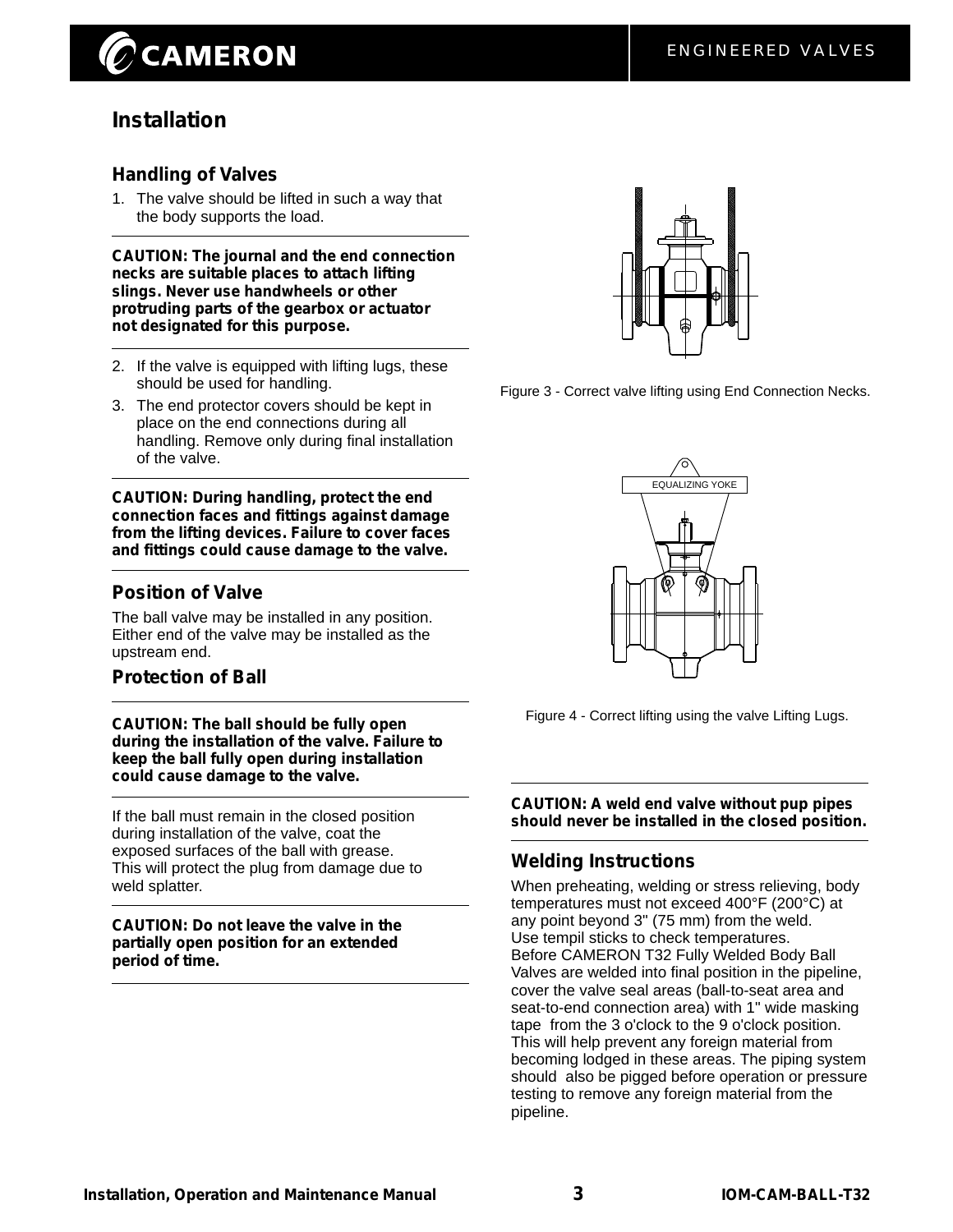## $\oslash$ CAMERON

## **Hydrostatic Testing**

When CAMERON T32 Fully Welded Body Ball Valves are installed in a piping system that requires hydrostatic testing of the adjoining pipe, follow these procedures to minimize any damage that could occur to the sealing surfaces and seat seals inside the valve.

- 1. Valve should be in the fully open position when the injection of test fluid begins. This will allow any pipeline debris to be flushed through the valve bore and out of the piping.
- 2. Once the piping system has been purged of debris and the system has been filled completely with the test fluid, the ball valve should be placed in the partially open position (approximately 10° from the fully open position). This allows test fluid into the body cavity of the valve.
- 3. The valve is now ready to be pressure tested.
- 4. Upon completion of hydrostatic testing, the valve should be returned to the fully open position before removing the test fluid from the piping system. The test fluid in the body cavity can be drained through the body drain port located on the lower portion of the valve body.
- 5. Once the valve and piping system have been pigged and customer product is injected into the piping system, the valve should be moved to the partially open position (approximately 10° from the fully open position). Any remaining test fluid trapped in the valve body cavity can then be vented through the body bleed plug, located on the lower portion of the valve body. If the valve has been fitted with a stem extension, the vent fitting will be located below the mounting flange on top of the extension.
- 6. Opening the body bleed fitting will force trapped test fluid out of the body cavity. Keep the bleed plug open until all fluids have been exhausted through the body bleed plug.
- 7. Close the valve body bleed fitting and return the valve to the fully open position or the required operating position.
- 8. The valve seat pockets should be filled with an approved valve flush product to displace any test fluid. Refer to Routine Seat Cleaning which appears on page 7.

## **Mounting the Gear/Actuator**

To mount a gear or power operator on a valve, use the following guidelines. **Note: The guidelines given are for typical gear and actuator designs.**

Specific instructions for each design should be obtained from the gear / actuator manufacturer.

1. Make sure the valve is in the fully open or closed position and position the actuator to match.

- 2. Depending on the valve stem and the actuator/ gear mounting kit, it is possible that the actuator may be installed in multiple positions. If this is the case, determine where the customer desires the handwheel or actuator control panel and install it accordingly. (A thin layer of anti-seeze on the valve stem is recommended.)
- 3. Once the operator is mounted, secure it with the appropriate bolts. If the bolt holes do not line up, slightly operate to the open or closed to match the mounting flange. If you are unable to operate the operator, performing steps 2 and 3 of Setting Stops may need to be conducted.
- 4. It is now necessary to set the operator stops as outlined in the following section.

### **Setting Stops**

#### **Gear Operator with Stops**

- 1. Make sure that operating the valve to the fully open and fully closed position will not disrupt current operation of line.
- 2. Loosen the open and closed stop screw locknuts.
- 3. Turn stop screws counter-clockwise to increase gear travel.
- 4. Operate the valve to the fully open position.
- 5. Utilize the stem stop viewports to verify valve position. (Refer to Open and Closed Viewports on page 6.)
- 6. Turn the open stop screw clockwise until it stops, then tighten the locknut. If the stop screws will not turn, repeat steps 3 and 4.
- 7. To set the closed stop, conduct steps 3 6, operating the valve to the closed position and utilize the closed stop.



APPROXIMATE LOCATION OF BLANKING PLUGS (IF PRESENT)

Figure 5 - Typical Gear Box with Stops.

#### **Installation, Operation and Maintenance Manual IOM-CAM-BALL-T32**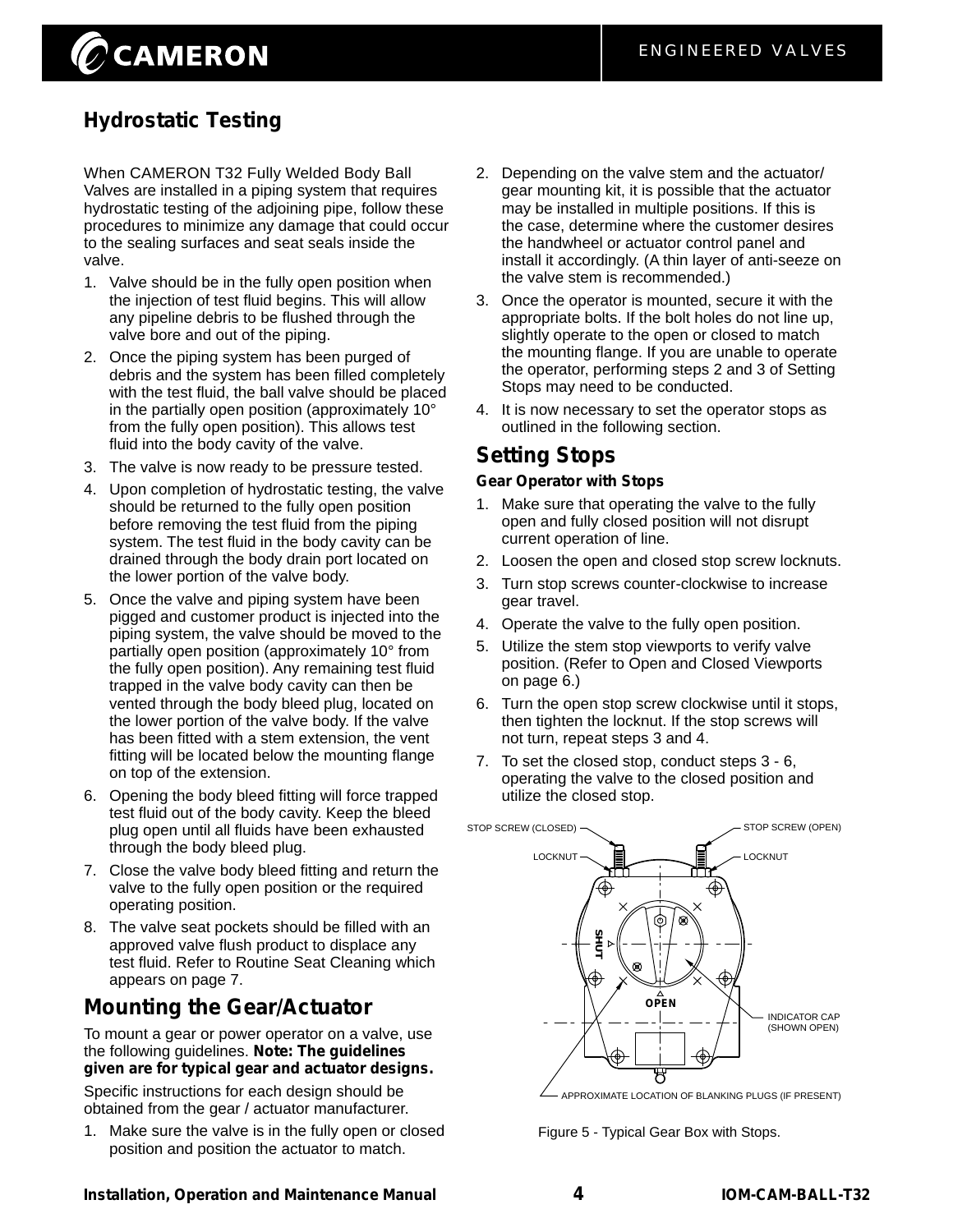## $\oslash$  CAMERON

## **Rotary Vane Style Operator (4 Bar Type)**

- 1. Make sure that operating the valve to the fully open and fully closed position will not disrupt current operation of line.
- 2. Loosen the open and closed stop screw locknuts.
- 3. Turn stop screws clockwise to increase travel.
- 4. If equipped with a manual override, use it to operate the valve to the fully open position.
- 5. Check the stem stop viewports to verify valve position. (Refer to Open and Closed Viewports on page 6.)
- 6. Turn the open stop screw counter-clockwise until it stops and tighten the locknut.

**CAUTION: Once the stop makes contact with the vane, do not continue to turn the screw. Continuing to turn the screw could move the valve off the stops.**

- 7. If the stop screws will not turn repeat steps 3 and 4.
- 8. To set the closed stop, repeat steps 3 6, operate the valve to the closed position and use the closed stops.

## **Scotch Yoke Style Operator**

- 1. Make sure that operating the valve to the fully open and fully closed position will not disrupt current operation of line.
- 2. Loosen the open and closed stop screw locknuts.
- 3. Turn stop screws counter-clockwise to increase piston travel.
- 4. If equipped with a manual override, use it to operate the valve to the fully open position.
- 5. Check the stem stop viewports to verify valve position. (Refer to Open and Closed Viewports on page 6.)
- 6. Turn the open stop screw clockwise until it stops and tighten the locknut.

#### **CAUTION: Once the stop makes contact with the vane, do not continue to turn the screw. Continuing to turn the screw could move the valve off the stops.**

- 7. If the stop screws will not turn repeat steps 3 and 4.
- 8. To set the closed stop, repeat steps 3 6, operate the valve to the closed position and use the closed stops.



Figure 6 - Rotary Vane-Style Operator.



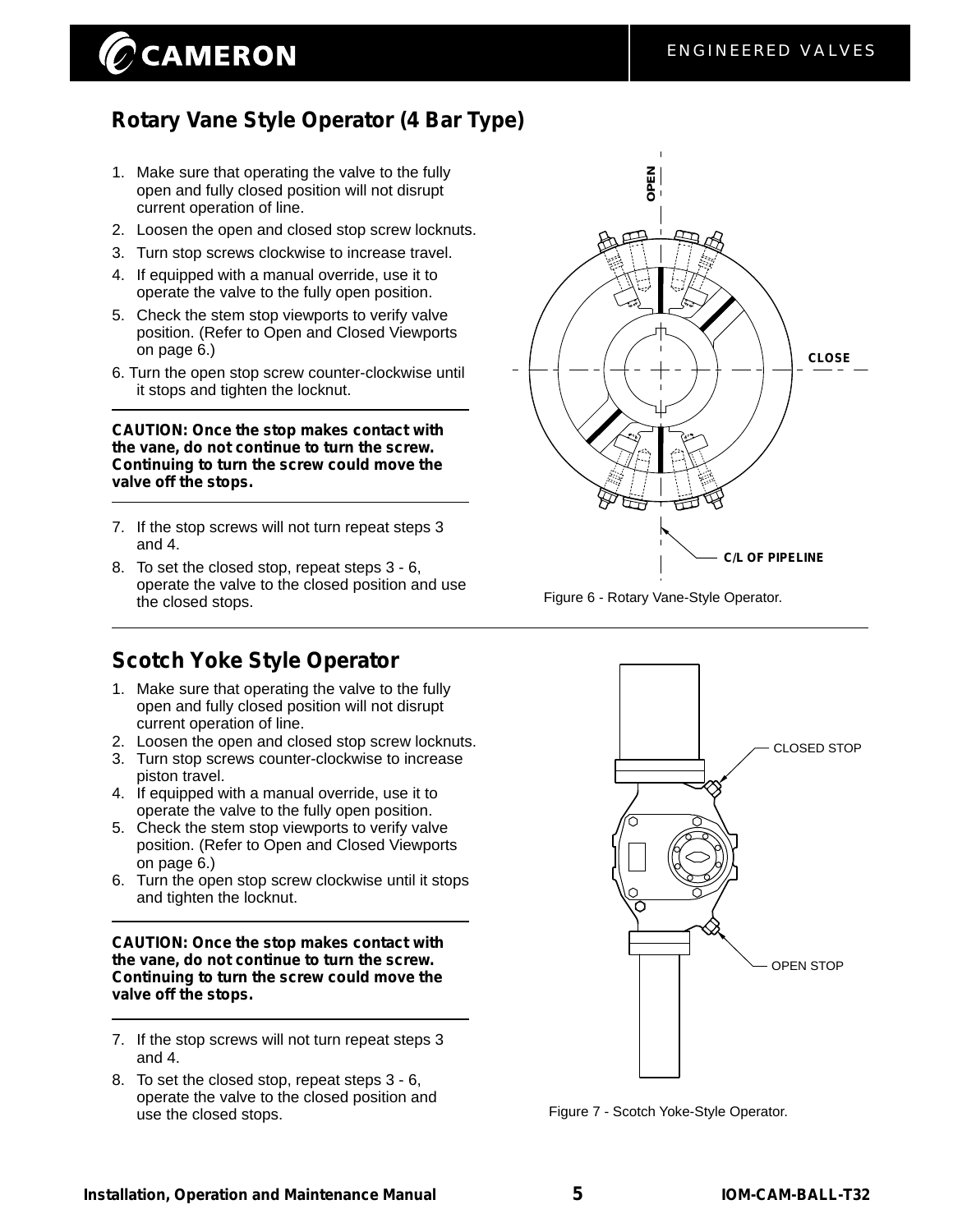## **Open and Closed Viewports**

**CAMERON** 

Once the pipe plug and relief plug are removed from the valve mounting flange, the position of the keyshaft stop relative to the valve stops can be observed on valves with nominal stem sizes of 3" and larger.

The valve is fully opened when the keyshaft stop butts against the valve stop as viewed through the "open viewport" and is fully closed when the keyshaft stop butts against the valve stop as viewed through the "closed viewport".

Figure 8 shows the viewport locations for valves with a 3" stem size and figure 9 shows the viewport locations for valves with 4" and larger stem sizes.



Figure 9 - Open Figure 8 - Open and Closed Viewport Location for Valves and Closed Viewport Location for Valves with 4" with 3" Stem Size: Valve shown in Open Position.



## **Operating Times**

#### **Quick Operating Time**

Opening or closing a valve quickly induces loads in addition to the normal torsion load. It is therefore necessary to limit valve operating times in order to prevent over stressing of the valve.

Valves can be safely operated with an operating time given by the formula:

\*Quick operating time = Valve nominal bore 2

If a faster operating time is required, please call your Cameron Valves & Measurement Representative.

#### **Longest Operating Time**

When the valve is being operated, the seat face is exposed. Therefore, to minimize the amount of time in which the seat face is exposed, Cameron Valves & Measurement group recommends a maximum operating time as follows:

\*Longest Operating Time = 5 x Valve nominal bore (i.e., 5 seconds per inch of nominal bore)

\*The time is in seconds and the bore size is in inches.

**CAUTION: Failure to follow these operating times could cause damage to the valve.**

### **Maintenance**

The CAMERON T32 Fully Welded Body Ball Valve requires a minimum of maintenance. In order to optimize the life of the valve, the maintenance procedures on pages 6 and 7 should be followed.

and Larger Stem Sizes: Valve shown in open Position.

### **Operation**

Operating the valve is an important part of routine maintenance. Operation of the valve will help to break-up any buildup on the seat face and/or ball and, if so equipped, will rotate the seat rings 15°, distributing the wear on the insert.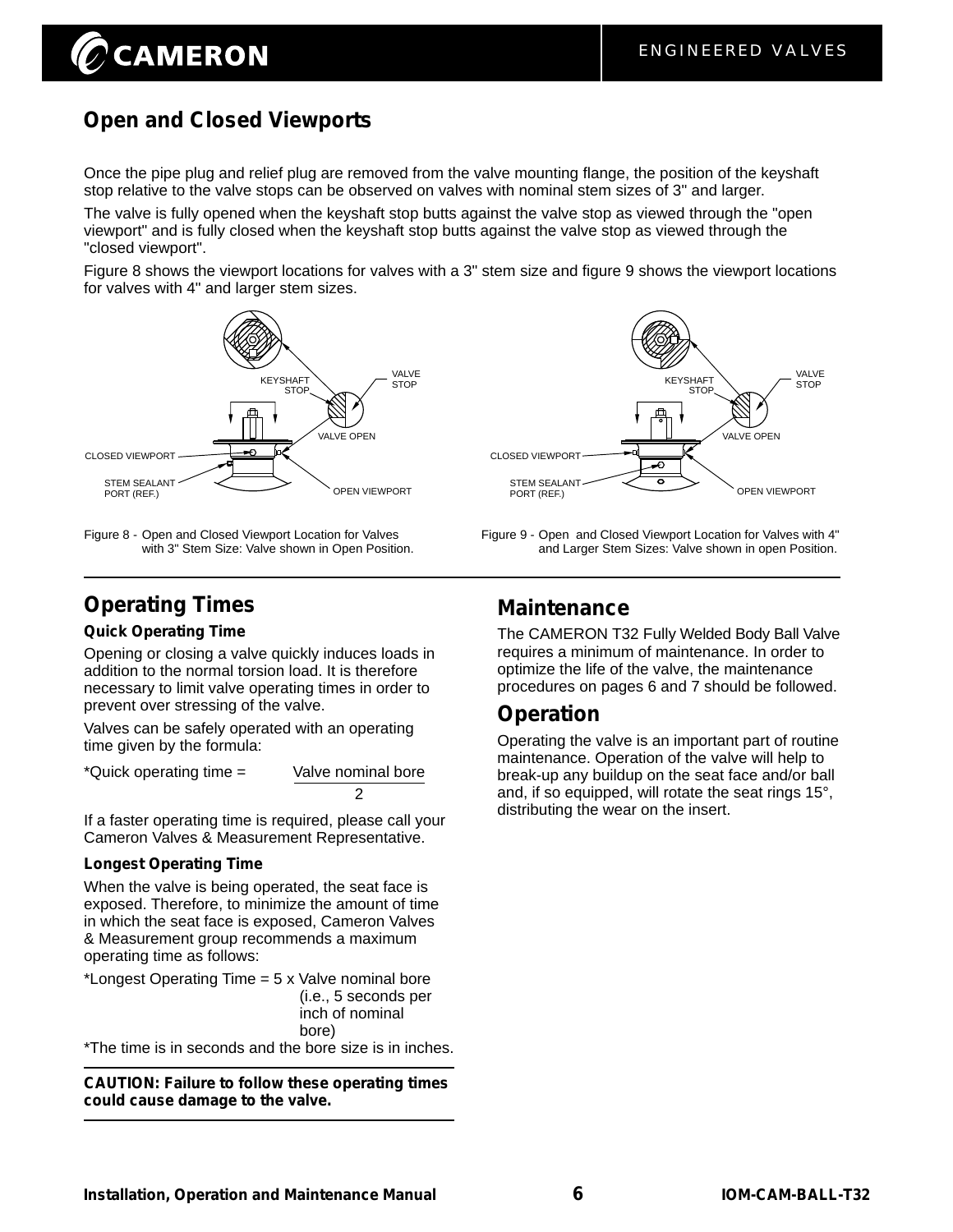## **CAMERON**

## **Double-Block-and-Bleed**

Whether in the open or closed position, pressure on each side of the ball is blocked from the body cavity by the seat ring. The body cavity can then be blown down or drained through the body port. Take the following steps when block-and-bleeding a valve:

**WARNING: Make sure proper safety garments are worn, and follow all customer safety procedures. Failure to do so could injure you or others.**

- 1. The CAMERON bleed fittings have one or two exhaust ports. You should be aware of their orientation. Any debris in the valve or fitting will be exhausted at a high velocity.
- 2. If necessary, tighten the fitting to reorient the exhaust ports.
- 3. With the valve fully open or fully closed, open the bleed fitting all the way. When opening the bleed fitting, a backup wrench may be used to prevent accidental removal of bleed fitting.

The process of block-and-bleeding the valve is intended to test the valve integrity. If the valve does not blow down, this indicates that

the seats are leaking. Consult the Troubleshooting section.

**WARNING: Never try to block-and-bleed the valve in the partially open position. Failure to do so could injure you or others.**





Figure 10 - Valve Closed. Figure 11 - Valve Open.



Figure 12 - Typical Bleed Fitting.



Figure 13 - Cameron T32 Seat Section.

## **Seat Cleaning**

The seat pocket area is the primary area where any valve can be affected by contaminants in the lines. To insure the seat's free movement, it is recommended that the valve seat pockets be cleaned routinely with an approved product. (The frequency of routine cleaning depends on the severity of service, but once a year is a good guideline. Contact your Cameron Valves & Measurement group representative for assistance.) Cleaning procedures can be found on page 10.

## **Gear Maintenance**

The following gear maintenance should be performed along with the valve maintenance:

- 1. Inspect housing for damage and wear.
- 2. Inspect weather seal and replace, if damaged. This will prevent water from entering the gearbox and causing corrosion.
- 3. Lubricate gear, using an approved lubricant.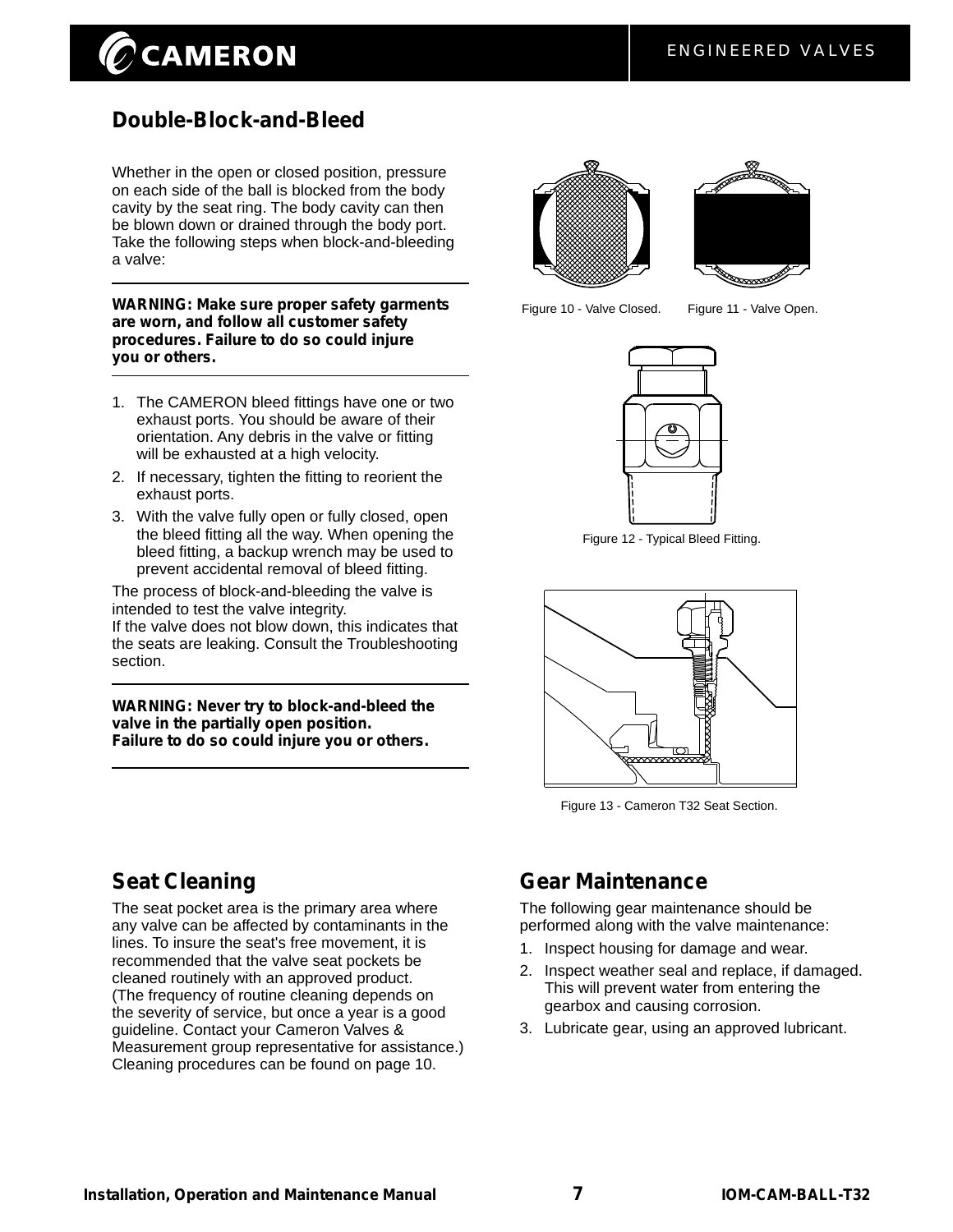## **Troubleshooting**

| <b>Trouble</b>          | <b>Probable Cause</b>                       | <b>Remedy</b>                                                                                                                                                                                                                                                                    |
|-------------------------|---------------------------------------------|----------------------------------------------------------------------------------------------------------------------------------------------------------------------------------------------------------------------------------------------------------------------------------|
| The seats               | The valve is not closed<br>completely.      | Operate the valve to the fully closed position.<br>Block-and-Bleed the valve to insure that the<br>leakage has stopped. Refer to Block-and-<br>Bleed procedure on page 7.                                                                                                        |
| are leaking.            | Operator stops are incorrectly<br>adjusted. | Properly adjust the operator stops. Refer to<br>Setting Stops on page 4.<br>Block-and-Bleed the valve to insure that the<br>leakage has stopped. Refer to the Block-and-<br>Bleed procedure on page 7.                                                                           |
|                         | The seat rings are<br>malfunctioning.       | Clean and flush the seat rings. Refer to the<br>Injection Procedure section on pages 10 - 12.                                                                                                                                                                                    |
| The stem<br>is leaking. | Stem screw or nut is loose.                 | Tighten the stem screw or nut tightly enough<br>to stop the leak. Do not exceed torque value<br>for stem screw. Contact your Cameron<br>Valves & Measurement group representative<br>to obtain torque values.<br>Operate the valve to make sure the stem is<br>causing the leak. |
|                         | The stem seal is damaged.                   | Replace stem seal. Contact your Cameron<br>Valves & Measurement group representative<br>for assistance.<br>Inject a small amount of sealant into the stem<br>injection fitting.                                                                                                  |

**WARNING: CAMERON T32 Fully Welded Body Ball Valves can trap full working pressure in the body cavity. Pressure should be bled and product drained before removing the valve from service.**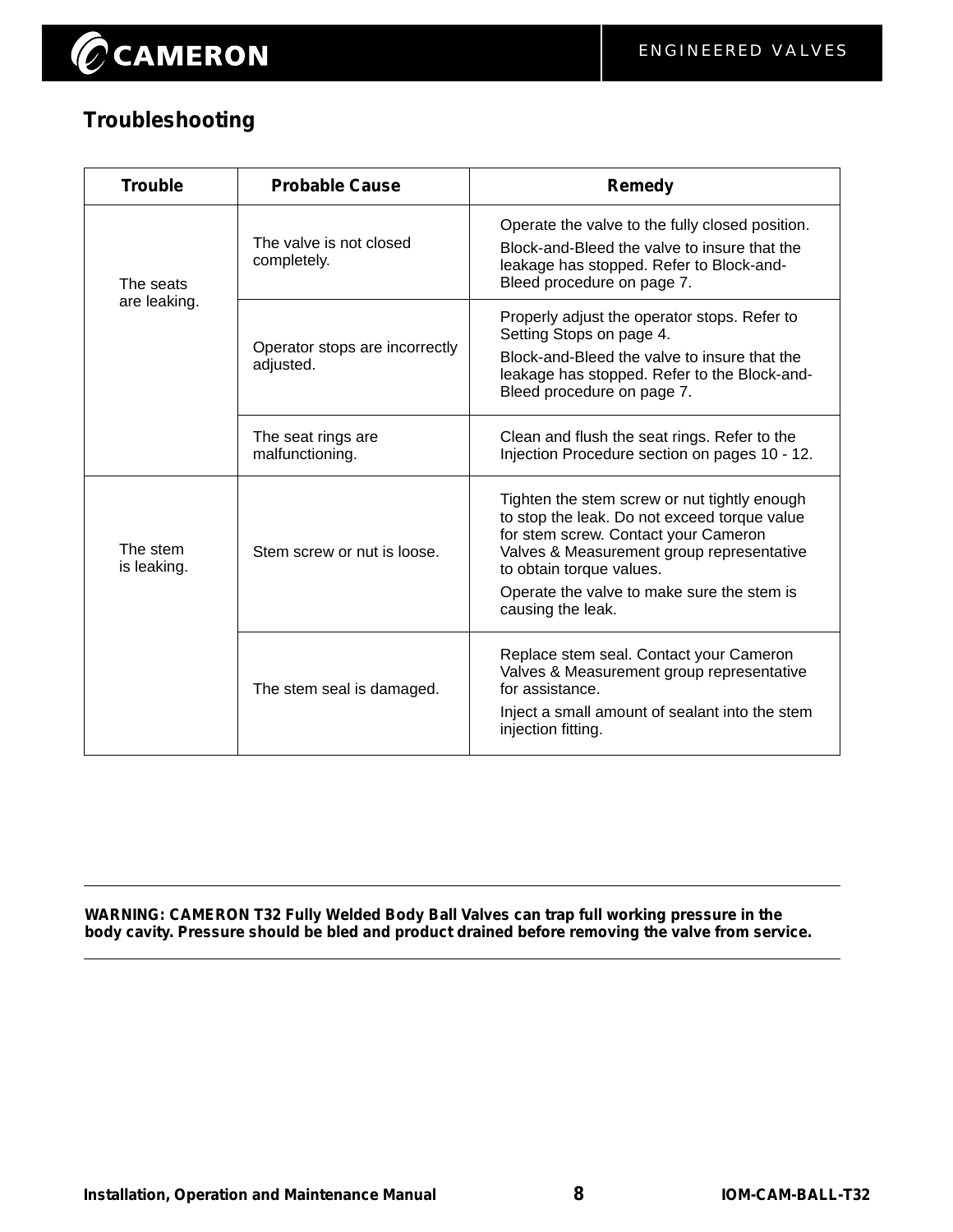## **Troubleshooting (continued)**

| <b>Trouble</b>                                 | <b>Probable Cause</b>                                             | Remedy                                                                                                                                                                                                                 |
|------------------------------------------------|-------------------------------------------------------------------|------------------------------------------------------------------------------------------------------------------------------------------------------------------------------------------------------------------------|
|                                                | The operator is malfunctioning.<br>(Worm gear operators only)     | Perform gear maintenance outlined on page 7.                                                                                                                                                                           |
| The valve is<br>difficult to operate.          | There is a build up in the seat<br>area due to line contaminates. | Clean the seat area as outlined on page 7.                                                                                                                                                                             |
|                                                | Stem capscrew or nut is too<br>tight.                             | Loosen the stem screw or nut.<br>Operate the valve.<br>Tighten the stem screw or nut to the appropriate<br>torque value. Contact your Cameron Valves &<br>Measurement group representative to obtain<br>torque values. |
|                                                | Excessive pressure trapped<br>in body                             | Refer to Block-and-Bleed procedure on page 7.                                                                                                                                                                          |
| Sealant fitting is                             | Trash in fitting.                                                 | Inject a small amount of cleaner into fitting to<br>dislodge trash.                                                                                                                                                    |
| leaking.                                       | Fitting seal is damaged.                                          | Install an auxiliary fitting.<br>Replace fitting when line is depressurized.                                                                                                                                           |
| <b>Fitting leaks</b><br>between<br>coupler and | Paint or trash is on the surface<br>of the button head fitting.   | Clean surface of button head fitting.                                                                                                                                                                                  |
| button head.                                   | Coupler seal is damaged.                                          | Replace seal as per manufacturer's instructions.                                                                                                                                                                       |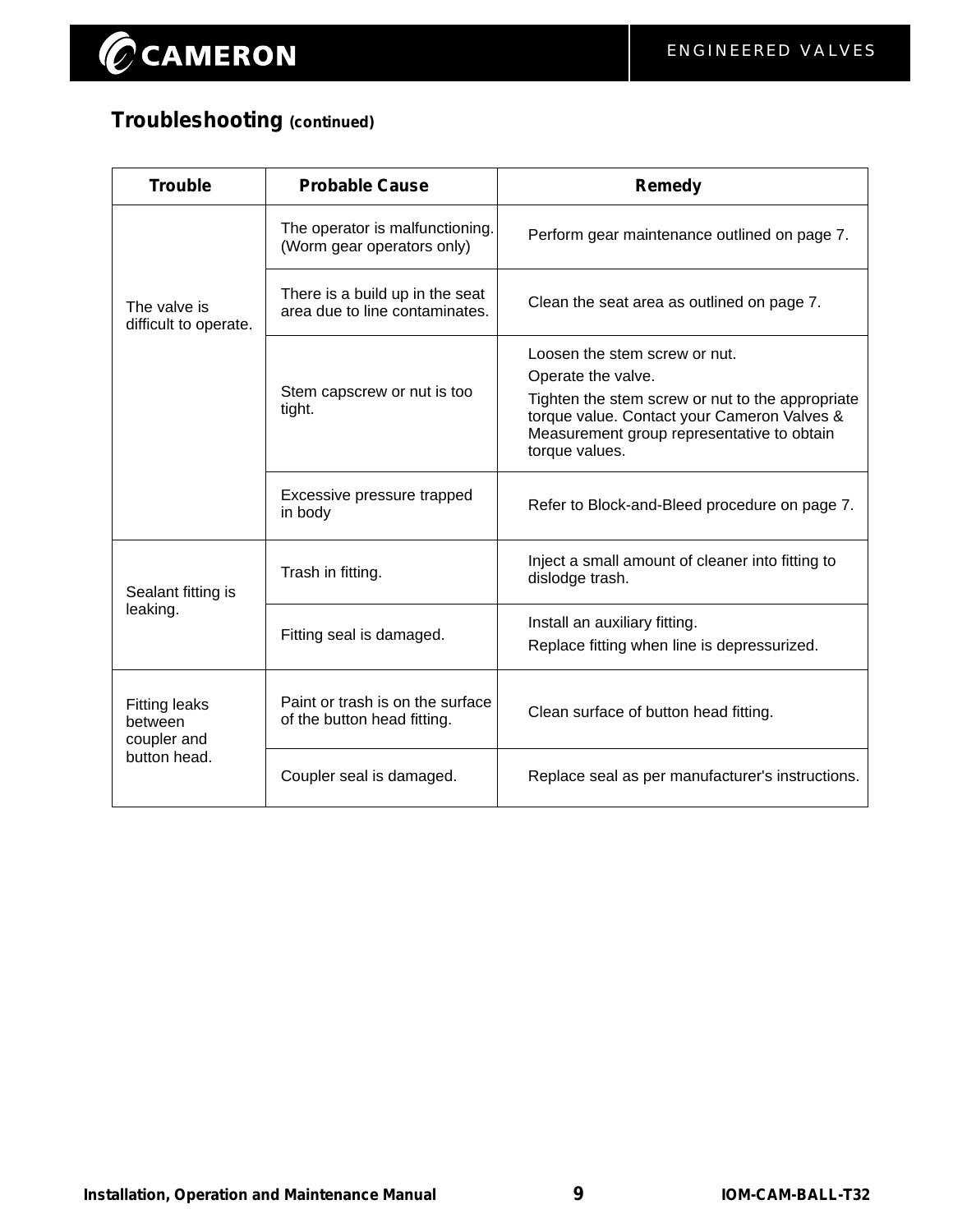## **Injection Procedures Routine Cleaning**

| <b>Steps</b>                       | <b>Procedure</b>                                                                                                                                                                                                                                                                      |
|------------------------------------|---------------------------------------------------------------------------------------------------------------------------------------------------------------------------------------------------------------------------------------------------------------------------------------|
| 1. Inspect valve.                  | Inspect:<br>Seat injection fittings.<br>Stem injection fitting. (Do not inject into this fitting.)<br>Body / bleed fitting                                                                                                                                                            |
| 2. Inspect equipment.              | Make sure the grease gun / pump is in working order and loaded with the<br>appropriate product.                                                                                                                                                                                       |
| 3. Inject standard<br>valve flush. | Inject full seat capacity into each seat, utilizing the seat injection ports.<br>(Refer to capacity chart on page 13.) If this is the first time maintenance has<br>been performed and the valve has been in service over two years, perform<br>Valve Cleaning procedures on page 11. |
| 4. Operate valve.                  | Make sure it is safe to operate the valve.<br>Fully operate valve three times.                                                                                                                                                                                                        |
| 5. Inspect valve.                  | Make sure the valve is in the correct position.<br>Clean the grease fittings.<br>Replace fitting caps.                                                                                                                                                                                |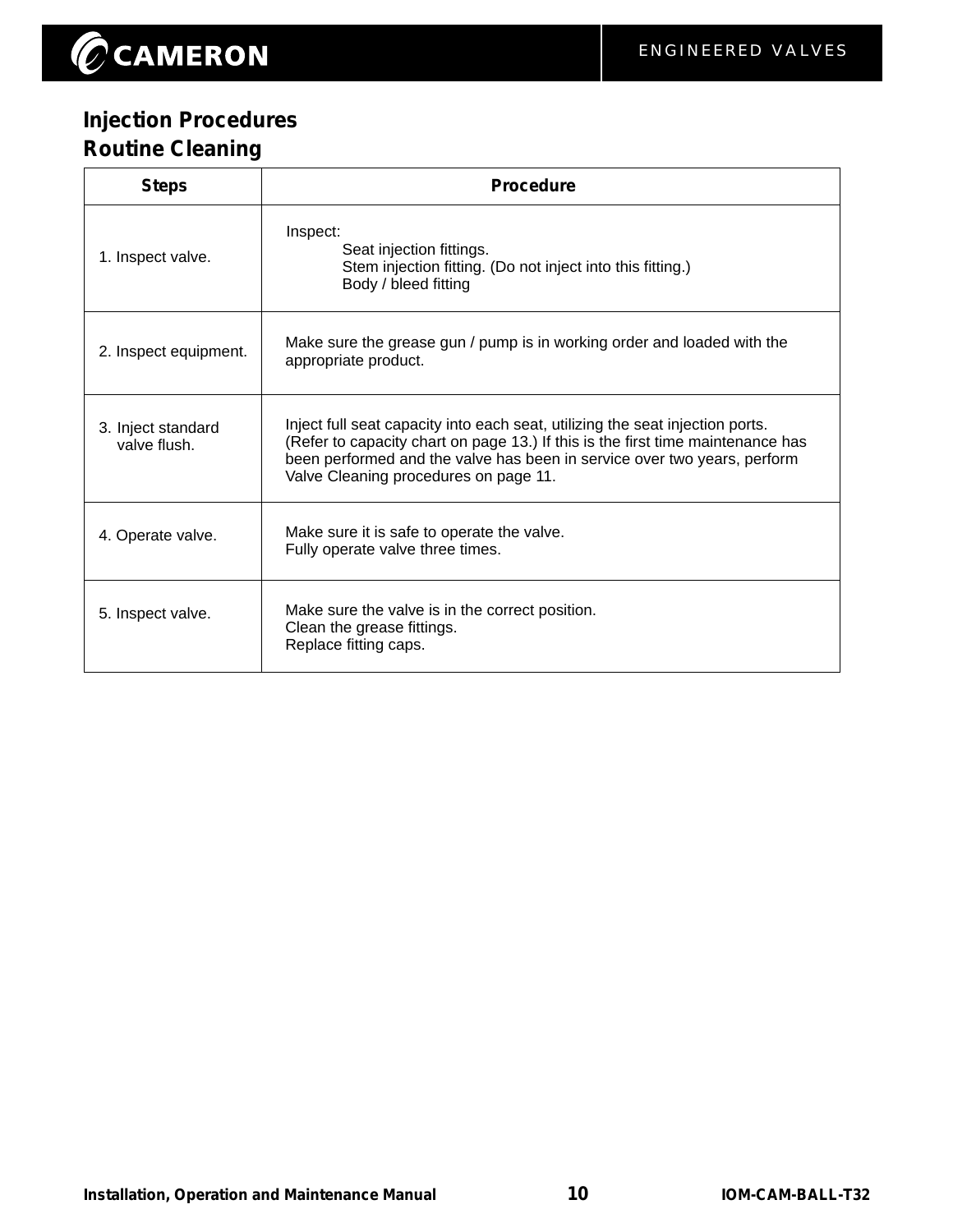## **Valve Cleaning**

| <b>Steps</b>               | <b>Procedure</b>                                                                                                                                                  |
|----------------------------|-------------------------------------------------------------------------------------------------------------------------------------------------------------------|
| 1. Inspect valve.          | Inspect:<br>Seat injection fittings.<br>Stem injection fitting. (Do not inject into this fitting.)<br>Body / bleed fitting                                        |
| 2. Inspect equipment.      | Make sure the grease gun / pump is in working order and loaded with the<br>appropriate product.                                                                   |
| 3. Inject flush.           | Inject full seat capacity into each seat, utilizing the seat injection ports.<br>(Refer to capacity chart on page 13.)                                            |
| 4. Operate valve.          | Make sure it is safe to operate the valve.<br>Fully operate valve three times.                                                                                    |
| 5. Inject cleaner / flush. | Inject full seat capacity into each seat, utilizing seat injection ports.<br>(Refer to capacity chart on page 13.)                                                |
| 6. Allow valve to soak.    | Wait one to six hours to allow cleaner to penetrate the buildup and<br>contaminates.                                                                              |
| 7. Inject flush.           | Inject full seat capacity into each seat, utilizing seat injection ports.<br>(Refer to capacity chart on page 13.)                                                |
| 8. Operate valve.          | Fully operate the valve three times.                                                                                                                              |
| 9. Test valve.             | Block-and-bleed valve. (Refer to Block-and-Bleed procedure on page 7.)<br>If the valve will not bleed down, follow the sealant injection procedure on<br>page 12. |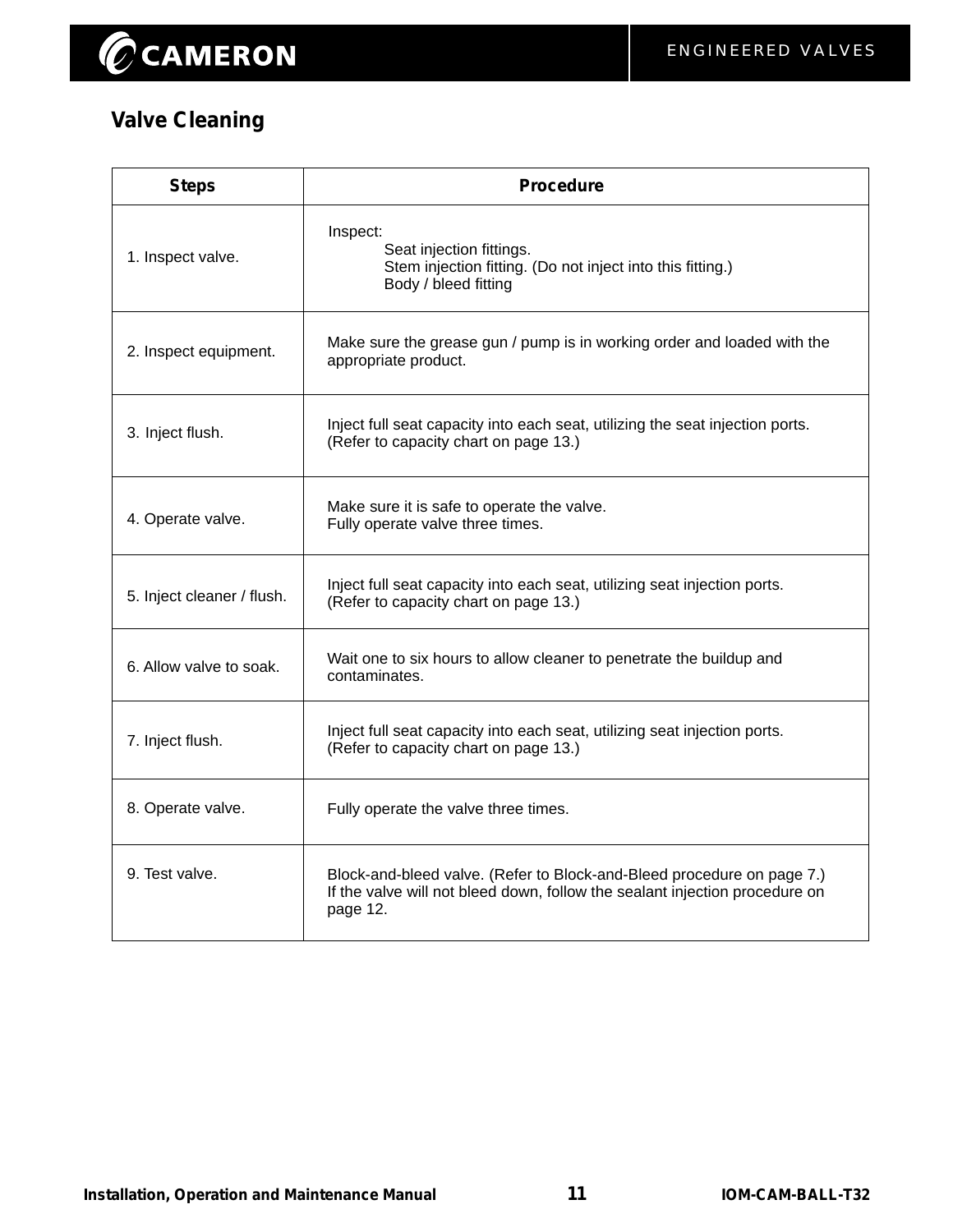## **Sealant Injection**

| <b>Steps</b>                                                                 | <b>Procedure</b>                                                                                                                                                                                                                                                                                                                                                                                                            |
|------------------------------------------------------------------------------|-----------------------------------------------------------------------------------------------------------------------------------------------------------------------------------------------------------------------------------------------------------------------------------------------------------------------------------------------------------------------------------------------------------------------------|
| 1. Prior steps.                                                              | Be sure to follow steps found within Troubleshooting section under Seats are<br>Leaking on page 8 prior to proceeding.<br>All nine steps found in Valve Cleaning on page 11 should be conducted prior<br>to proceeding.                                                                                                                                                                                                     |
| 2. Verify valve position.                                                    | Confirm valve is in the fully closed position. Use the Open and Closed<br>View Ports (page 6) when available.                                                                                                                                                                                                                                                                                                               |
| 3. Inject standard sealant.                                                  | Inject full seat capacity into each seat, utilizing the seat injection ports.                                                                                                                                                                                                                                                                                                                                               |
| 4. Test valve.                                                               | Block-and-bleed valve. (Refer to Block-and-Bleed procedure on page 7.)<br>If the valve will not bleed down, continue to the next step.                                                                                                                                                                                                                                                                                      |
| 5. Operate valve.                                                            | Operate valve to the fully open position.<br>Use the Open and Closed View Ports on page 6 to verify valve position.                                                                                                                                                                                                                                                                                                         |
| 6. Inject standard sealant.                                                  | Inject 1/2 seat capacity into each seat, utilizing seat injection ports.                                                                                                                                                                                                                                                                                                                                                    |
| 7. Test valve.                                                               | Block-and-bleed valve. (Refer to Block-and-Bleed procedure on page 7.)<br>If the valve will not bleed down, continue to the next step.<br>If the valve leaks in the closed but not in the open position:<br>- The valve is not going fully closed.<br>(use the Open and Closed View Ports on page 6 to verify valve position)<br>- Possible ball damage. Contact your Cameron Valves & Measurement<br>group representative. |
| 8. Operate valve.                                                            | Cycle valve open/close 6 times and return to fully closed position.<br>Use the Open and Closed View Ports on page 6 to verify valve position.                                                                                                                                                                                                                                                                               |
| 9. Inject standard sealant.                                                  | Inject 1/2 seat capacity into each seat, utilizing seat injection ports.                                                                                                                                                                                                                                                                                                                                                    |
| 10. Test valve                                                               | Block-and-bleed valve. (Refer to Block-and-Bleed procedure on page 7.)<br>If the valve will not bleed down, continue to the next step.                                                                                                                                                                                                                                                                                      |
| 11. Inject severe leak<br>sealant.                                           | Inject full seat capacity into each seat, utilizing seat injection ports.                                                                                                                                                                                                                                                                                                                                                   |
| 12. Test valve                                                               | Block-and-bleed valve. (Refer to Block-and-Bleed procedure on page 7.)<br>If the valve will not bleed down, continue to the next step.                                                                                                                                                                                                                                                                                      |
| 13. Operate valve                                                            | Cycle valve open/close 3 times and return to fully closed position.                                                                                                                                                                                                                                                                                                                                                         |
| 14. Inject severe leak<br>sealant.                                           | Inject 1/2 seat capacity into each seat, utilizing seat injection ports.                                                                                                                                                                                                                                                                                                                                                    |
| 15. Test valve                                                               | Block-and-bleed valve. (Refer to Block-and-Bleed procedure on page 7.)<br>If the valve will not bleed down, continue to the next step.                                                                                                                                                                                                                                                                                      |
| 16. Contact your<br>Cameron Valves &<br>Measurement group<br>Representative. | When Contacting your Cameron Valves & Measurement group representative<br>for assistance, please have the following information available:<br>- Valve Size<br>-Assembly Number<br>- ASME Class<br>-Manufacture Date<br>- Serial Number (Refer to nameplate on page 2)<br>The Cameron Valves & Measurement group representative may be able to<br>provide additional information or schedule an on-site consultation.        |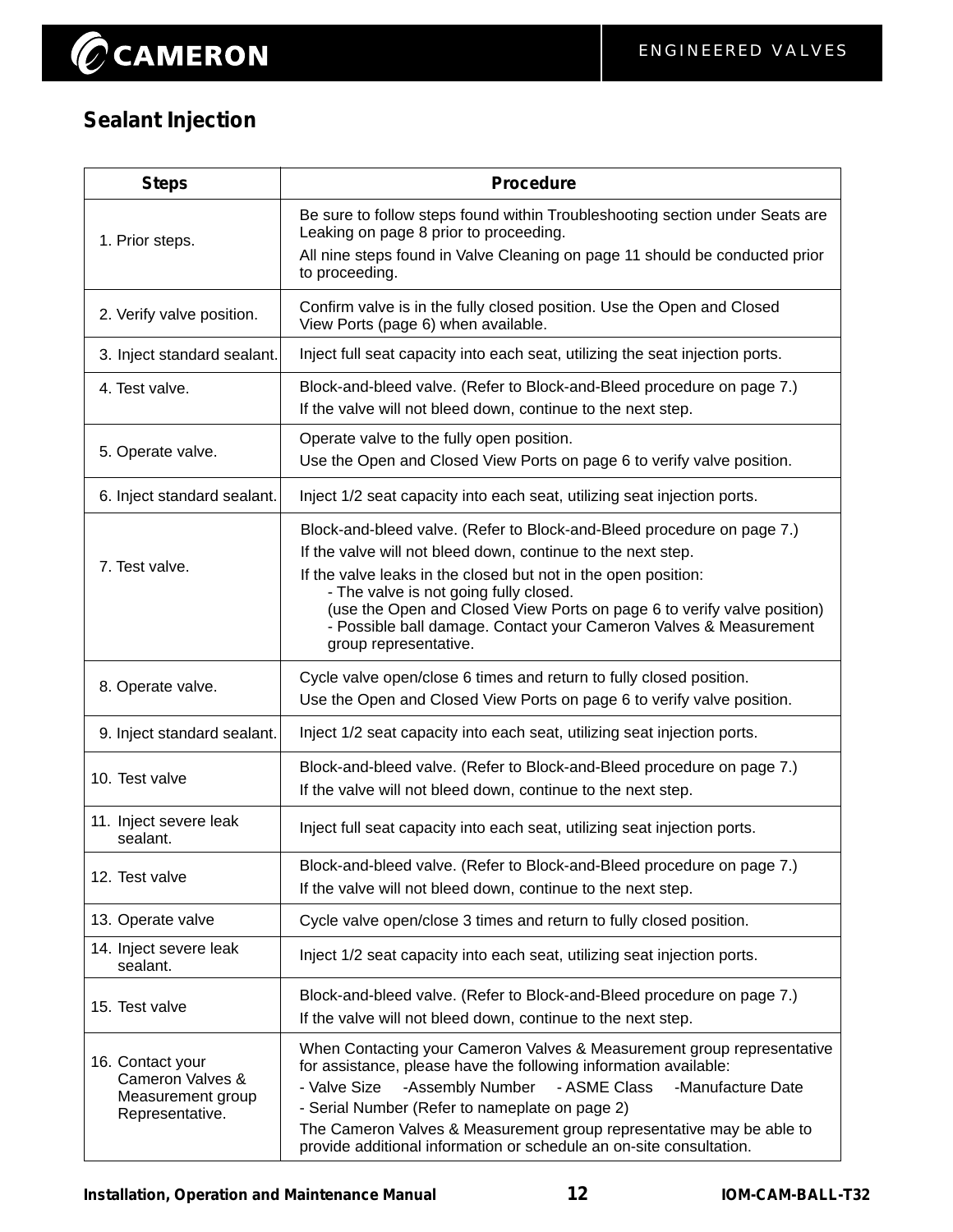## **Injection Capacity Chart**

| Valve<br><b>Size</b> | <b>Volume</b><br>per Seat (oz) | <b>Volume</b><br>per Valve (oz) | <b>Volume</b><br>per Seat (cm <sup>3</sup> ) | <b>Volume</b><br>per Valve (cm <sup>3</sup> ) |
|----------------------|--------------------------------|---------------------------------|----------------------------------------------|-----------------------------------------------|
| 2"                   | 1                              | $\overline{2}$                  | 25                                           | 50                                            |
| 3"                   | 1                              | $\overline{2}$                  | 35                                           | 65                                            |
| 4"                   | $\overline{2}$                 | $\mathbf{3}$                    | 50                                           | 100                                           |
| 6"                   | $\overline{2}$                 | 4                               | 65                                           | 130                                           |
| 8"                   | 3                              | $\,6\,$                         | 80                                           | 160                                           |
| 10"                  | 3                              | $\,6$                           | 90                                           | 180                                           |
| 12"                  | 5                              | 10                              | 135                                          | 270                                           |
| 14"                  | 5                              | 10                              | 155                                          | 310                                           |
| 16"                  | 6                              | 12                              | 170                                          | 335                                           |
| 18"                  | 9                              | 18                              | 265                                          | 525                                           |
| 20"                  | 10                             | 20                              | 295                                          | 585                                           |
| 22"                  | 11                             | 22                              | 330                                          | 655                                           |
| 24"                  | 12                             | 24                              | 350                                          | 695                                           |
| 26"                  | 13                             | 26                              | 395                                          | 785                                           |
| 28"                  | 13                             | 26                              | 400                                          | 800                                           |
| 30"                  | 15                             | 30                              | 445                                          | 890                                           |
| 34"                  | 17                             | 34                              | 495                                          | 990                                           |
| 36"                  | 21                             | 42                              | 620                                          | 1240                                          |
| 40"                  | 32                             | 64                              | 960                                          | 1920                                          |
| 42"                  | 34                             | 68                              | 995                                          | 1990                                          |

## **Extended Sealant Lines Capacity Chart**

| <b>Nominal</b>  | <b>Outside Diameter</b> | <b>Volume of Sealant Per Length of Pipe</b> |                    |
|-----------------|-------------------------|---------------------------------------------|--------------------|
| Line Size       | of Pipe                 | oz/ft                                       | cm <sup>3</sup> /m |
| $1/4$ " (6 mm)  | .540" (13.7 mm)         |                                             | 46                 |
| $1/2$ " (12 mm) | $.840$ " (21.3 mm)      | 5.                                          | 150                |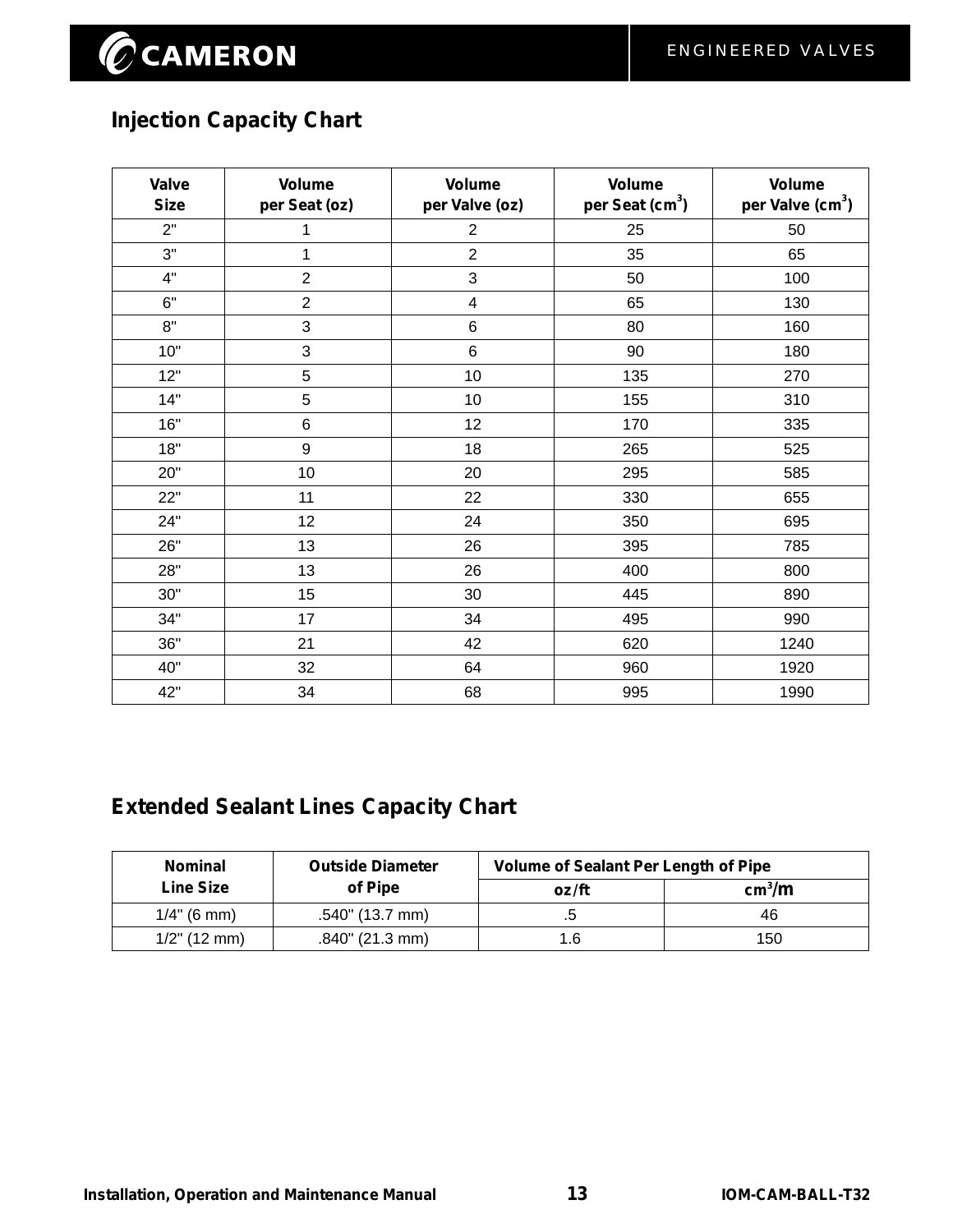## **Approved Flush / Sealant**

The following products are recommended by the cleaner / sealant manufacturers for the indicated service and condition. Contact your Cameron Valves & Measurement group representative for availability through Cameron Valves & Measurement.

| <b>Product</b>      | <b>Service</b>                  | <b>Cleaner / Sealant Manufacturer</b> |                             |                          |  |
|---------------------|---------------------------------|---------------------------------------|-----------------------------|--------------------------|--|
|                     | <b>Condtions</b>                | <b>Val-Tex</b>                        | <b>Sealweld</b>             | Lubchem                  |  |
|                     | Flush                           | Valve Flush                           | Valve Cleaner Plus          | Valve Saver              |  |
|                     | <b>Standard Valve Lubricant</b> | 2000 Light Lube                       | Equa-Lube 80                | Lubchem "50-400"         |  |
| Natural Gas         | <b>Standard Sealant</b>         | 80 bulk / 80-H stick                  | Total Lube 911 *            | Everlast No. 1           |  |
|                     | Standard Low Temp               | 750 bulk / stick                      | Winterlub 7030 *            | Everlast No. 1 AG        |  |
|                     | Severe Leak Sealant             | 80+FTFE bulk / stick *                | Sealweld #5050 *            | <b>Formasil RS</b>       |  |
|                     | <b>Flush</b>                    | Valve Flush                           | <b>Valve Cleaner Plus</b>   | Valve Saver              |  |
|                     | <b>Standard Valve Lubricant</b> | 2000 Light Lube                       | Equa-Lube 80                | Lubchem "50-400"         |  |
| Sour Gas            | <b>Standard Sealant</b>         | 700 bulk / stick                      | Total Lube 911 *            | Lubchem "50-400"         |  |
|                     | <b>Standard Low Temp</b>        | 750 bulk / stick                      | Winterlub 7030 *            | Lubchem "50-300"         |  |
|                     | Severe Leak Sealant             | 700 FTFE bulk / stick *               | Sealweld #5050 *            | <b>Formasil RS</b>       |  |
|                     | Flush                           | <b>Valve Flush</b>                    | <b>Valve Cleaner Plus</b>   | <b>Valve Saver</b>       |  |
|                     | <b>Standard Valve Lubricant</b> | 2000 Light Lube                       | Sealweld Silicone Lubricant | Everlast WR              |  |
| Dry CO <sub>2</sub> | <b>Standard Sealant</b>         | 700 bulk / stick                      | Sealweld Silicone Lubricant | <b>Everlast WR</b>       |  |
|                     | <b>Standard Low Temp</b>        | 750 bulk / stick                      | Sealweld Silicone Lubricant | Everlast WR              |  |
|                     | Severe Leak Sealant             | 700 FTFE bulk / stick *               | Sealweld Silicone Sealant   | Formasil CO <sub>2</sub> |  |
|                     | Flush                           | Valve Flush                           | <b>Valve Cleaner Plus</b>   | <b>Valve Saver</b>       |  |
|                     | <b>Standard Valve Lubricant</b> | 2000 Light Lube                       | Equa Lube 80                | Lubchem "50-400"         |  |
| Crude Oil           | <b>Standard Sealant</b>         | 700 bulk / stick                      | Total Lube 911 *            | Lubchem "50-400"         |  |
|                     | <b>Standard Low Temp</b>        | 750 bulk / stick                      | Winterlub 7030 *            | Lubchem "50-300"         |  |
|                     | Severe Leak Sealant             | 700 FTFE bulk / stick *               | Sealweld #5050 *            | <b>Formasil WR</b>       |  |

\* Note: Contains PTFE.

## **Valve Cleaner / Sealant Manufacturers**

**Val-Tex Sealweld Lubchem Inc.** Valves Incorporated of Texas 6450 Skyview Drive P.O. Box 2626 10600 Fallstone Rd. **Houston, TX 77041** Spring, TX 77383 Houston, TX 77099 713/466-7373 281/350-9600 281/530-4848 800/624-4301 800/929-0244 800/627-9771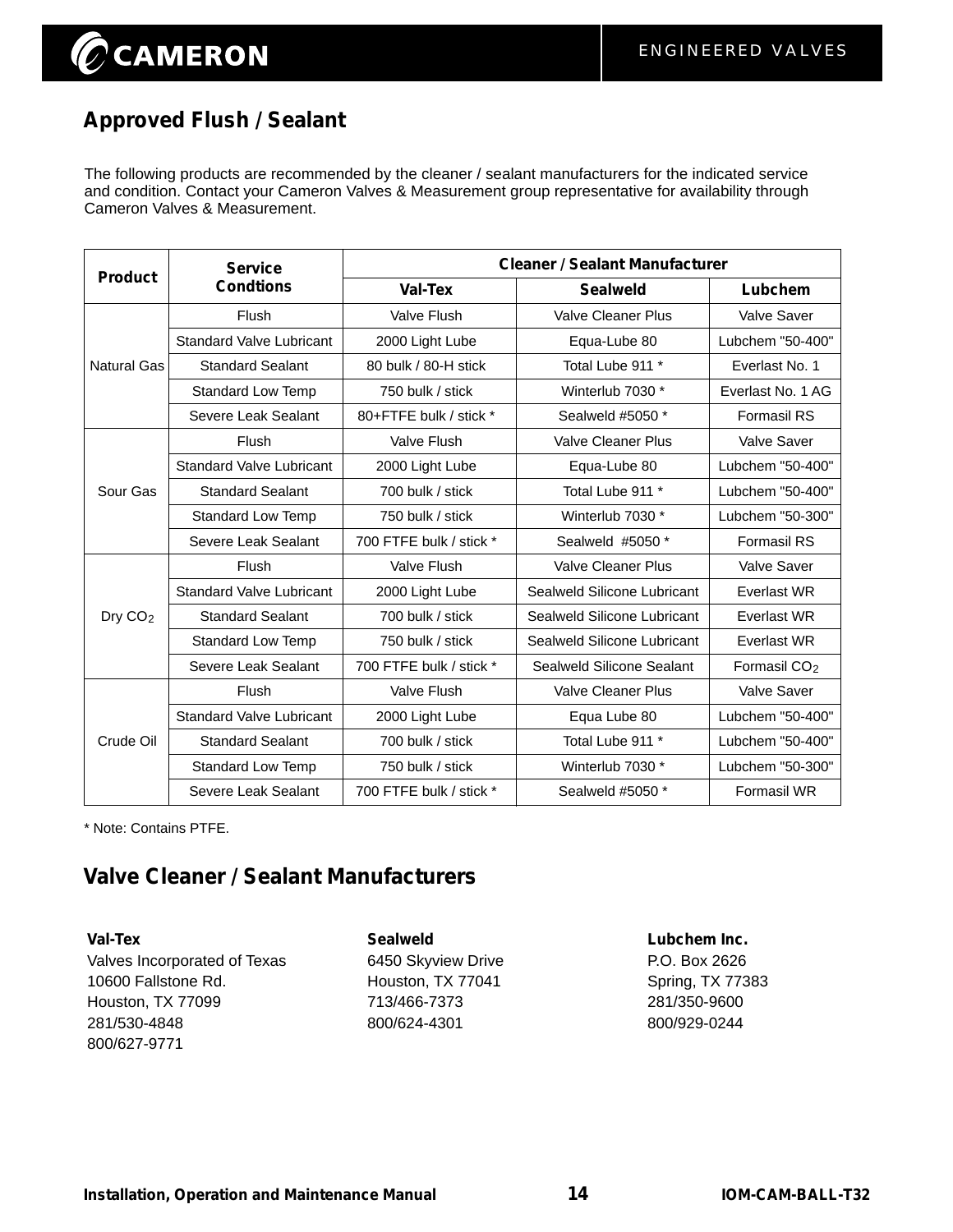# CCAMERON

## **Stem Design**

## **1", 1.5" and 2" Stem Design**



- 1 Capscrew
- 2 Disc Spring
- 3 Stop Nut
- 4 Stem Seal Washer
- 5 Stem Seal



Figure 14 - 1", 1 1/2" and 2" Stem Design.

## **3" Stem Design**

#### **ITEM DESCRIPTION**

- 1 Nut
- 2 Disc Spring
- 3 Keyed Shaft
- 4 Stud
- 5 Stem Seal Washer
- 6 Stem Seal



Figure 15 - 3" Stem Design.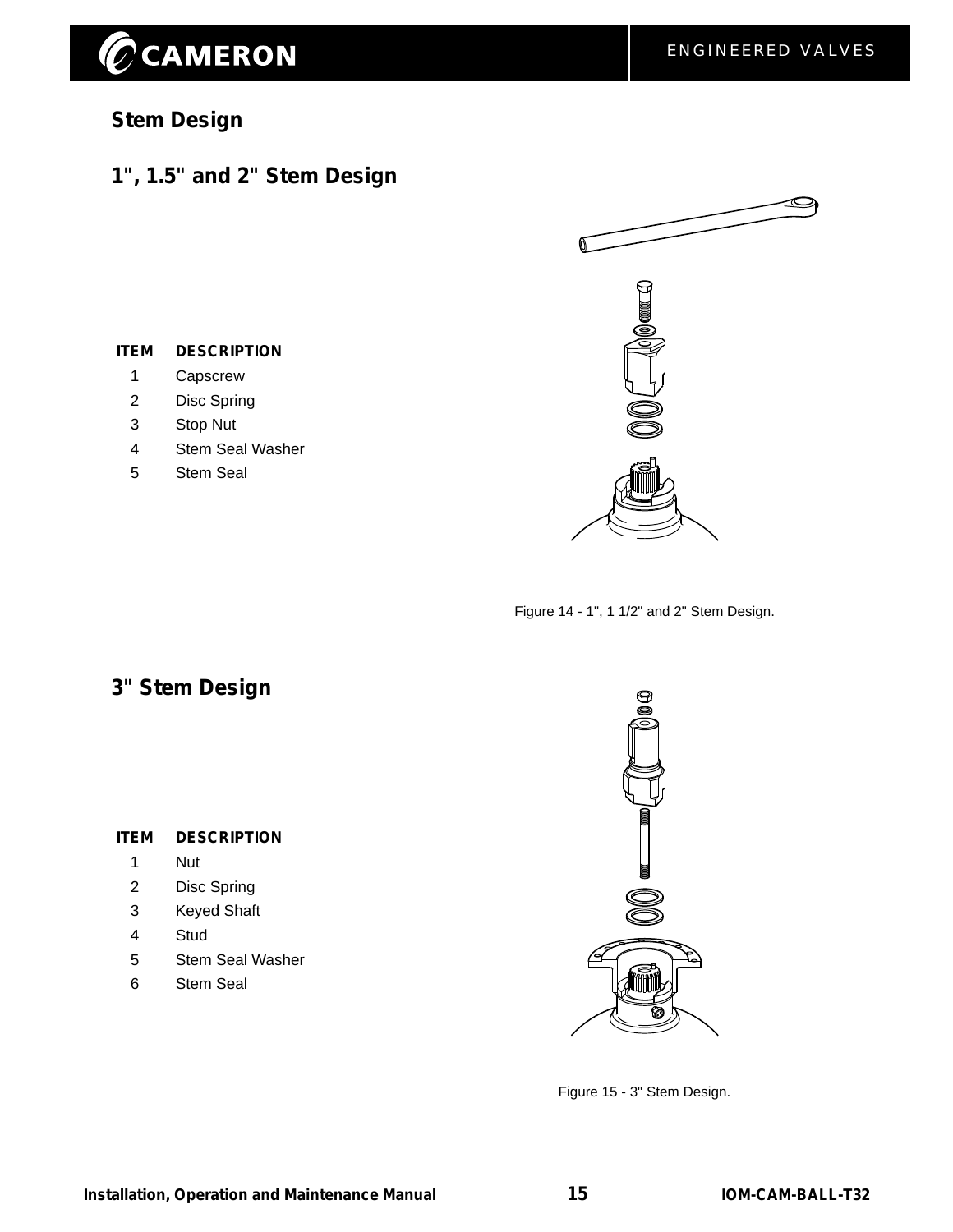# $\widehat{\mathscr{O}}$ CAMERON

## **Stem Design**

## **4" and Larger Stem Design**

#### **ITEM DESCRIPTION**

- 1 Nut
- 2 Disc Spring
- 3 Keyed Shaft
- 4 Stud
- 5 Stem Seal Gland
- 6 Stem seal



Figure 16 - 4"and Larger Stem Design.

### **NOTES**

**Installation, Operation and Maintenance Manual <b>16** 16 **IOM-CAM-BALL-T32**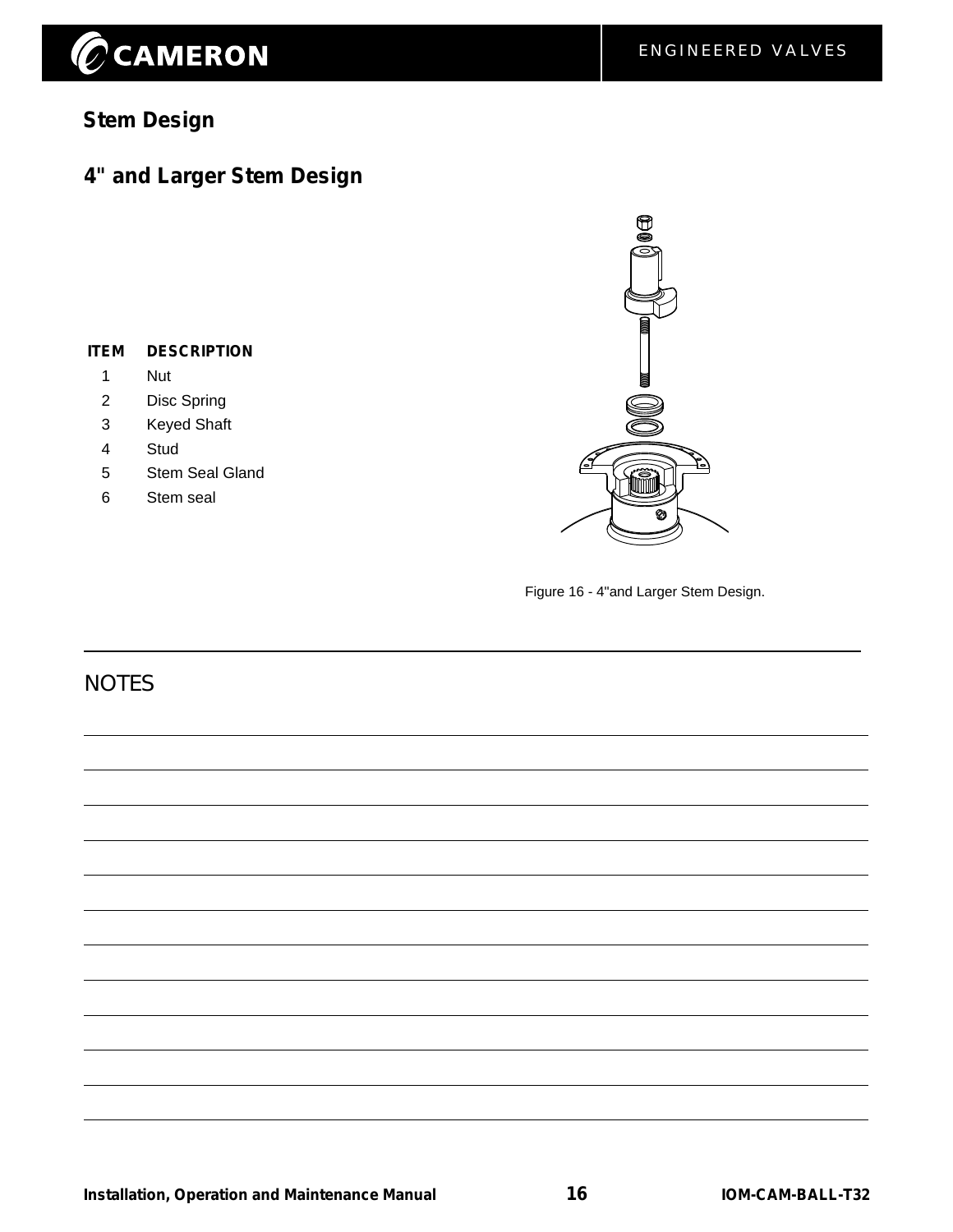## **NOTES**

| -                        |
|--------------------------|
|                          |
| -                        |
|                          |
| $\overline{\phantom{0}}$ |
|                          |
| ۰.                       |
|                          |
|                          |
|                          |
|                          |
|                          |
|                          |
|                          |
|                          |
|                          |